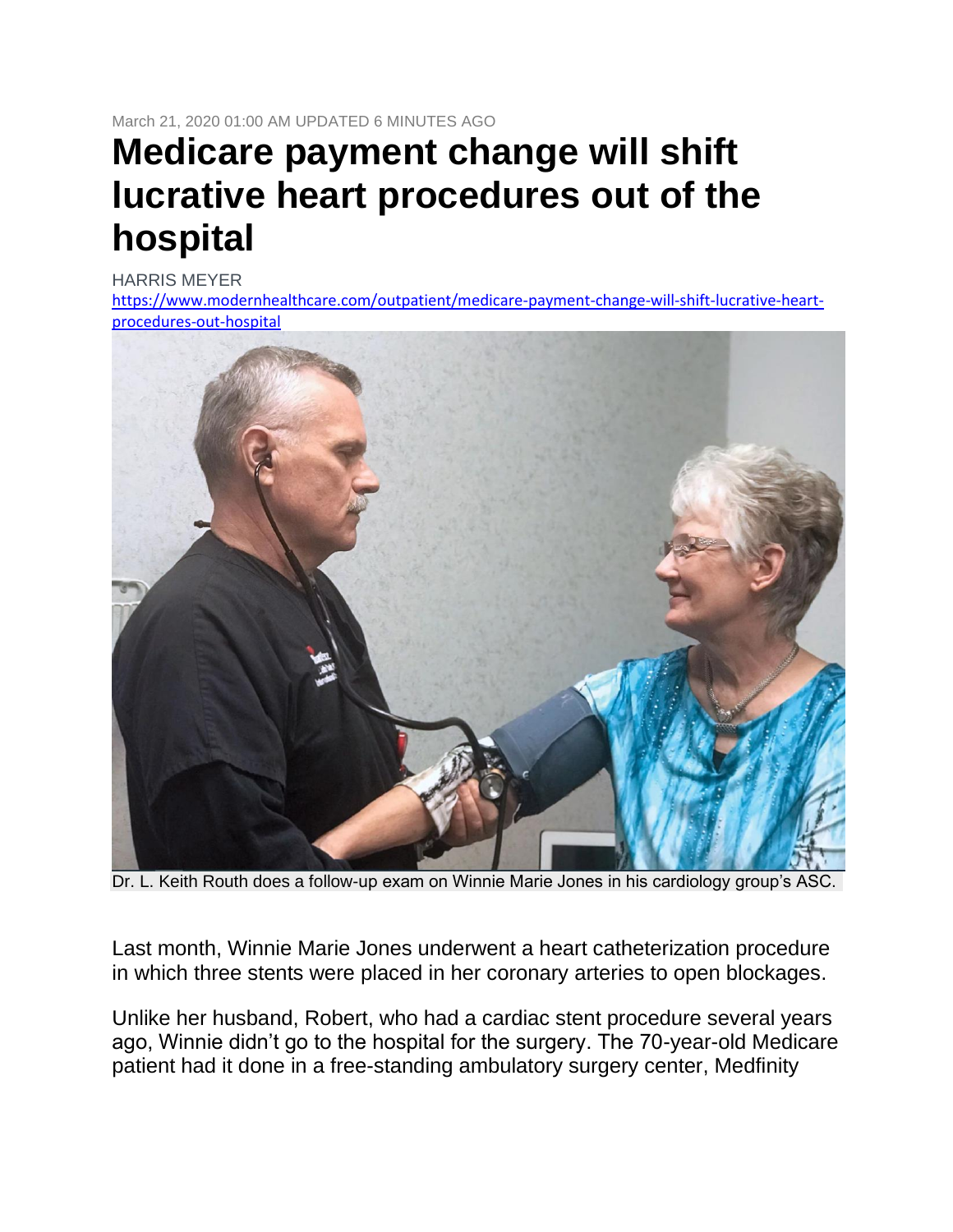Plano, located about 15 minutes from where she lives in Garland, Texas. She was back home less than five hours after the procedure started.

"It was so smooth," she marveled. "We parked right in front. I didn't have to wait. The procedure started around 8:30 in the morning, and I was home by 1 in the afternoon. And the staff was supergreat."

In January, Medicare started paying for six types of percutaneous coronary intervention, or PCI, procedures, also known as angioplasties, which it previously paid for only in inpatient or hospital outpatient settings. The CMS reimburses ASCs about 40% less for these services than it pays for hospital outpatient care. In fiscal 2018, it covered more than 150,000 of these procedures at a cost of about \$1 billion in facility fees alone, according to CMS data.

The [CMS rule](https://nam03.safelinks.protection.outlook.com/?url=https%3A%2F%2Fwww.federalregister.gov%2Fdocuments%2F2019%2F11%2F12%2F2019-24138%2Fmedicare-program-changes-to-hospital-outpatient-prospective-payment-and-ambulatory-surgical-center&data=02%7C01%7CLeeAnne.Ward%40heartplace.com%7C8d4c7ebfb8fc4fc450c608d7cdf06a42%7C4d8e0808d5d845b4906c2bc2d3c4f2ac%7C0%7C0%7C637204304777962607&sdata=I1GtqOaNb0vgM3r6v8ZkV25e1rS7qyWeDH0DkWg3ViI%3D&reserved=0) allowing ASCs to perform these lucrative PCI procedures, finalized last November, is widely expected to speed the migration of cardiovascular procedures out of hospitals and into the ambulatory sites. In addition, the agency has asked for public comment on whether it should pay for 14 more codes for higher-risk coronary intervention procedures in ASCs.

Some commercial insurers already are covering both diagnostic and interventional catheterizations in ASCs for non-Medicare patients in states where it is permitted.

The Medicare payment policy change has spurred a rush by ambulatory surgery companies, independent cardiology groups, some hospitals, private equity investors and insurers to enter into or expand their ambulatory cardiovascular business. Cardiology groups and ASCs specializing in cardiovascular care say they're being swamped with acquisition and joint venture offers.

"We see this as a big opportunity," said Dr. Dan Murrey, chief medical officer of Optum-owned Surgical Care Affiliates, which operates 210 ASCs around the country, some as joint ventures with hospitals. "With Medicare opening up interventional cardiology, that provides a critical mass of procedures and makes it easier for interventional cardiologists to make the shift to ASCs."

Texas is host to a lot of activity. "Every major health system in the Dallas area has asked us if we're interested in selling our ASC, but we're not," said Dr. Rick Snyder, whose cardiology group HeartPlace co-owns two Medfinity ASCs with National Cardiovascular Providers. His group did 23 PCIs on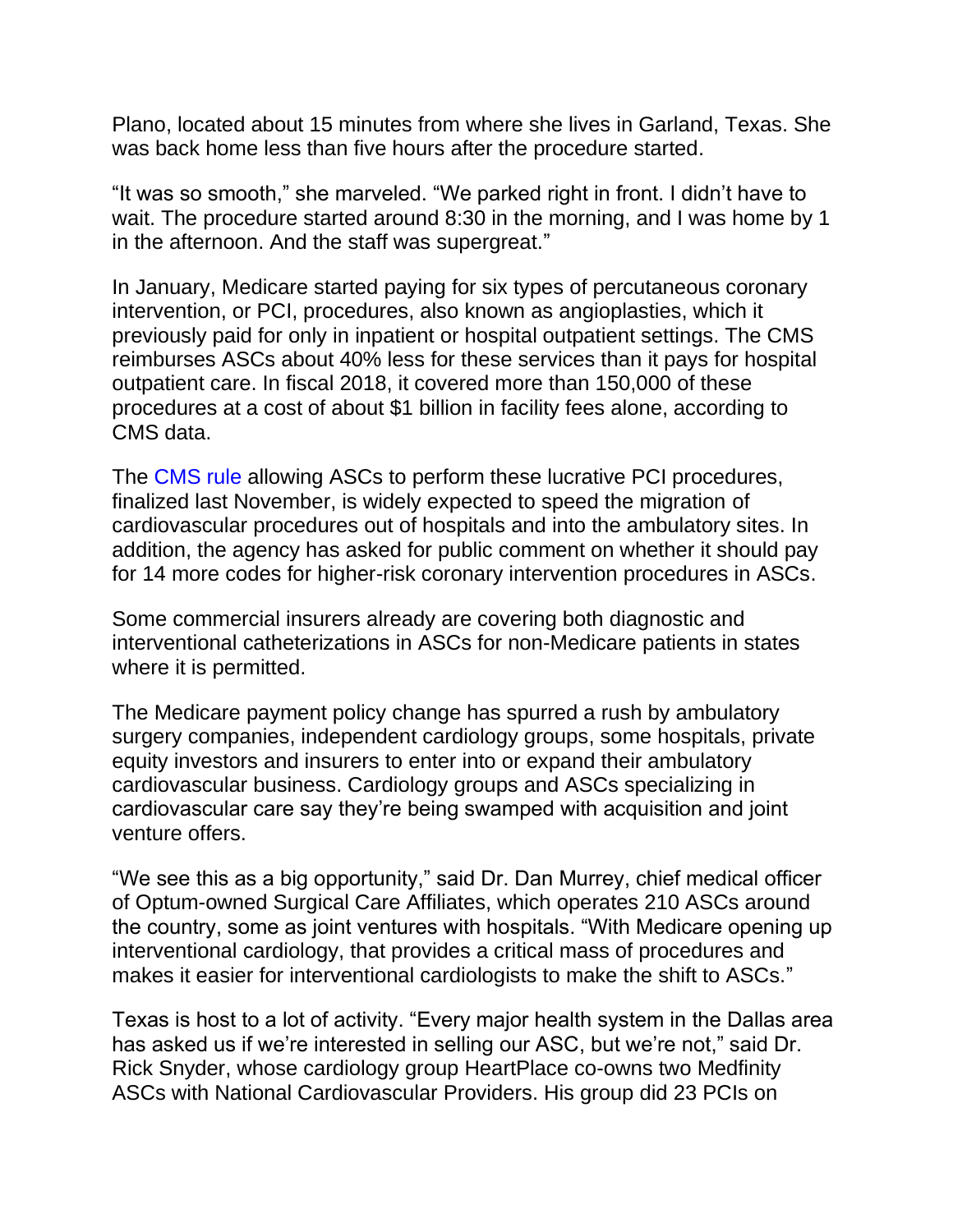Medicare patients in January and February. "They see where the market is going."

If a significant share of these procedures move out of the hospital as expected, hospitals will be hard hit financially. That blow would come on top of the likely migration of many other lucrative procedures to ASCs, including total knee replacements, which the CMS also approved in ASCs starting Jan. 1.

Experts say hospitals will have to think hard about whether to try to keep these services in the hospital or develop an ambulatory strategy for cardiovascular services, which account for about 20% of total Medicare spending.

For many hospitals, "this is not an exciting opportunity," said Julie Bass, a senior consultant for cardiovascular services at the Advisory Board. "The reimbursement is lower, and folks are trying to figure out how that fits into the bottom line. Do they build new relationships to retain outpatient revenue from those services?"

| AVERAGE ANNUAL NET REVENUE PER AFFILIATED HOSPITAL |
|----------------------------------------------------|
| (\$ in millions) by physician type                 |
| <b>Cardiovascular surgery \$3.70</b>               |
| Cardiology (invasive) 3.48                         |
| <b>Neurosurgery 3.44</b>                           |
| <b>Orthopedic surgery 3.29</b>                     |
| <b>Gastroenterology 2.97</b>                       |
| Hematology/oncology 2.86                           |
| <b>General surgery 2.71</b>                        |
| Internal medicine 2.67                             |
| <b>Pulmonology</b> 2.36                            |
| Cardiology (non-invasive) 2.31                     |
| Urology 2.16                                       |
|                                                    |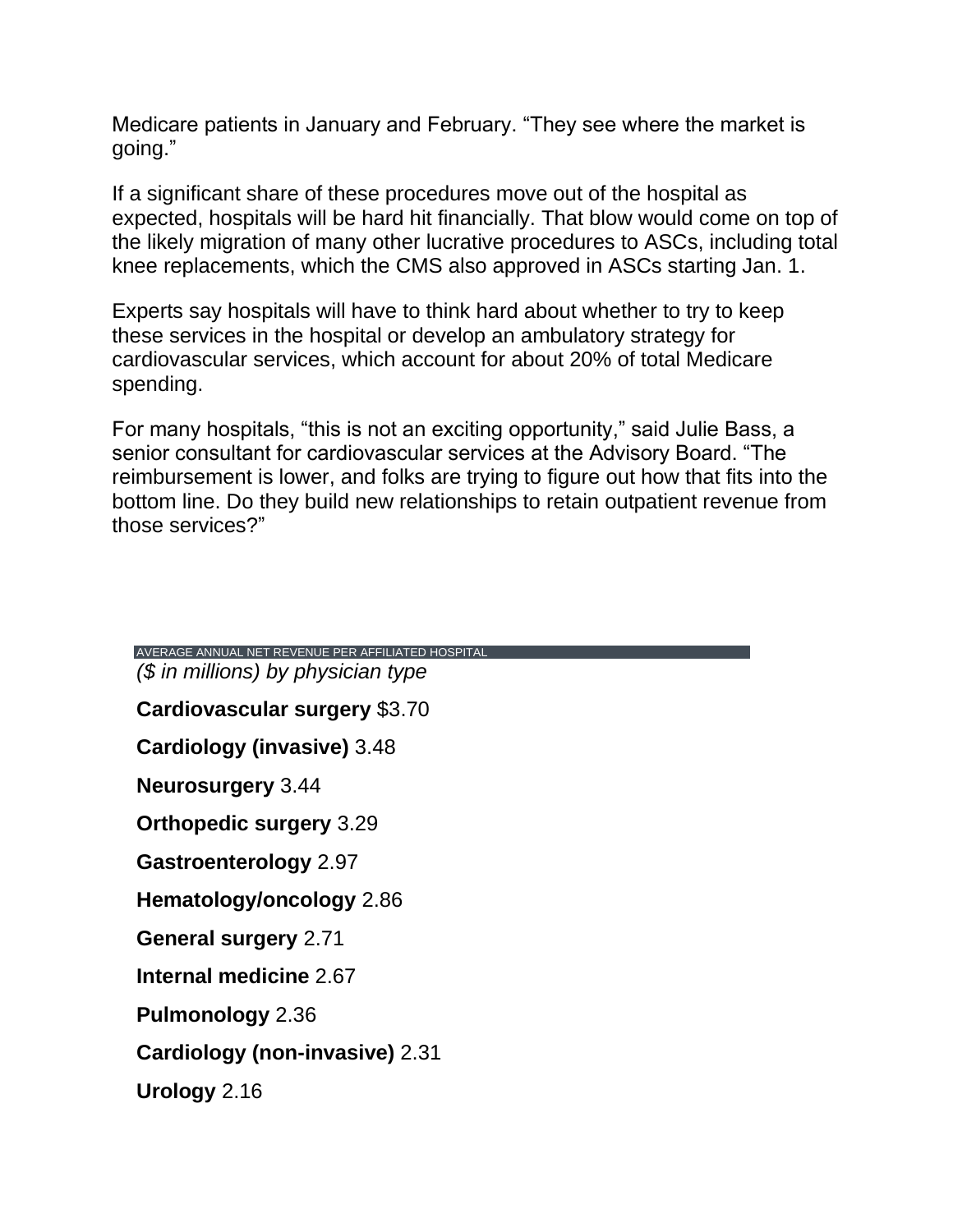**Family medicine** 2.11 **Neurology** 2.05 **Obstetrics/gynecology** 2.02 **Otolaryngology** 1.94 **Psychiatry** 1.82 **Nephrology** 1.79

**Pediatrics** 1.61

*Note: Physicians include primary care and specialists.*

*Source: Merritt Hawkins 2019 Physician Inpatient/Outpatient Revenue Survey*

### **Stakes could be great**

One big hurdle is that at least half the states, including California, currently don't allow cardiac catheterization procedures in ambulatory surgery centers. Many observers foresee a state-by-state political fight over whether to ease those restrictions.

While big financial interests are involved, those debates are likely to be publicly framed around quality and safety issues. In addition, there are concerns about whether cardiologists with ownership interests in ASCs will have incentives to do inappropriate or unnecessary procedures.

In its [final rule,](https://nam03.safelinks.protection.outlook.com/?url=https%3A%2F%2Fwww.federalregister.gov%2Fdocuments%2F2019%2F11%2F12%2F2019-24138%2Fmedicare-program-changes-to-hospital-outpatient-prospective-payment-and-ambulatory-surgical-center&data=02%7C01%7CLeeAnne.Ward%40heartplace.com%7C8d4c7ebfb8fc4fc450c608d7cdf06a42%7C4d8e0808d5d845b4906c2bc2d3c4f2ac%7C0%7C0%7C637204304777972595&sdata=Hvo%2FEgQyKxahqKL5dUEkghDvr0JTsOPX70i03LFpoqs%3D&reserved=0) the CMS estimated that if 5% of coronary intervention procedures shift from hospital outpatient labs to ASCs in 2020, Medicare would save \$20 million, and beneficiaries would save \$5 million in out-ofpocket costs. But some experts say the stakes are much larger, predicting far more non-acute PCIs will shift to ASCs—from one-fifth to half or more.

A year earlier, the CMS allowed Medicare payment in ASCs for [12 diagnostic](https://nam03.safelinks.protection.outlook.com/?url=https%3A%2F%2Fwww.cms.gov%2FOutreach-and-Education%2FMedicare-Learning-Network-MLN%2FMLNMattersArticles%2Fdownloads%2FMM11108.pdf&data=02%7C01%7CLeeAnne.Ward%40heartplace.com%7C8d4c7ebfb8fc4fc450c608d7cdf06a42%7C4d8e0808d5d845b4906c2bc2d3c4f2ac%7C0%7C0%7C637204304777972595&sdata=GwfCSSVBWngqtNu49GZ%2Bp4F68Me%2FW9%2B%2FE7jdAsjlJPk%3D&reserved=0)  [catheterization codes.](https://nam03.safelinks.protection.outlook.com/?url=https%3A%2F%2Fwww.cms.gov%2FOutreach-and-Education%2FMedicare-Learning-Network-MLN%2FMLNMattersArticles%2Fdownloads%2FMM11108.pdf&data=02%7C01%7CLeeAnne.Ward%40heartplace.com%7C8d4c7ebfb8fc4fc450c608d7cdf06a42%7C4d8e0808d5d845b4906c2bc2d3c4f2ac%7C0%7C0%7C637204304777972595&sdata=GwfCSSVBWngqtNu49GZ%2Bp4F68Me%2FW9%2B%2FE7jdAsjlJPk%3D&reserved=0) Takeup was limited, however, because cardiologists were reluctant to perform an invasive diagnostic procedure if they couldn't get paid for treating any coronary lesions they found.

In fiscal 2018, before the CMS approved those diagnostic procedures in ASCs, Medicare paid for about 524,000 procedures under those 12 codes, for a total expenditure of \$812 million, according to CMS data. With the CMS now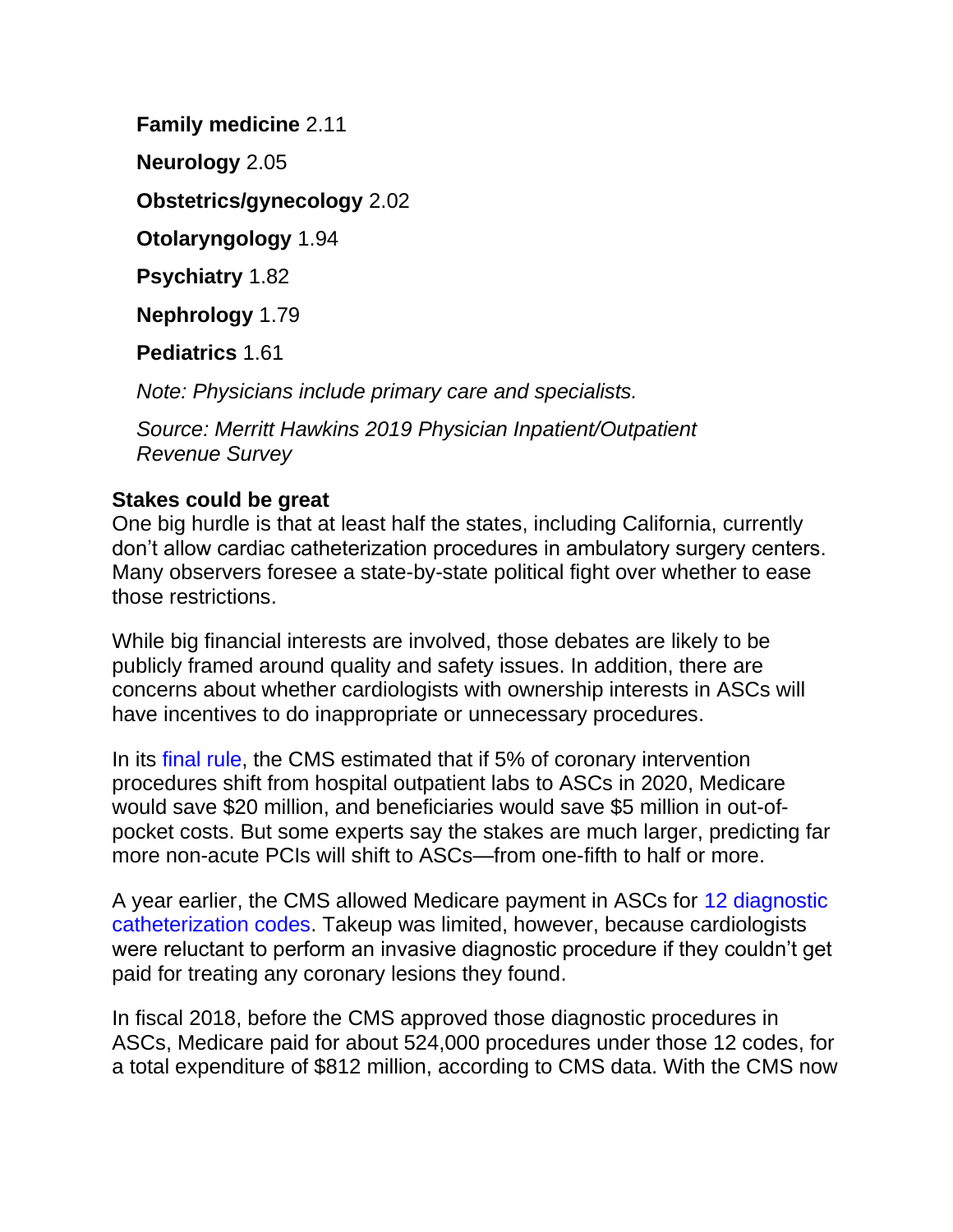paying for PCIs in the ambulatory setting, the volume of both diagnostic and interventional angioplasties in ASCs is likely to grow rapidly, experts say.

That makes investment in ambulatory angioplasty facilities—and participation by interventional cardiologists—much more viable and attractive.

### **Watershed moment**

Improvements in procedural technique also have made doing angioplasties in ASCs more viable, particularly a switch to inserting the catheter through the wrist rather than the groin. That makes same-day discharge easier on patients.

"Medicare approving heart stenting in ASCs was a watershed moment," said Marc Toth, vice president of cardiovascular services for Atlas Healthcare Partners, which is working with Banner Health to develop ASCs to provide cardiac catheterization services in Arizona. "It has set off a huge wave of momentum for cardiovascular outmigration."

Banner is planning to open its first ambulatory surgery center with a cardiac cath lab next year as part of its new hospital campus in Chandler, said Joan Thiel, Banner's vice president for ambulatory services. It's also exploring ASC opportunities with cardiology groups all around metropolitan Phoenix, including offering its employed cardiologists the opportunity to be co-investors in ASCs. Thiel said that Banner's leadership expects their approach will pass scrutiny related to anti-kickback laws.

"Care is migrating out from the hospital, and we want to be proactive," Thiel said. "This is an opportunity to differentiate ourselves in the minds of consumers, physicians and payers."

## **Opposition**

But other hospital systems are digging in to protect their exclusive right in many states to provide diagnostic and interventional heart catheterization procedures. The American Hospital Association strongly opposed the new Medicare payment policy.

"It's been a lucrative business for hospitals, and some are holding on as long as they can to hospital-based payment status," said Susan Heck, senior vice president at Corazon, a consulting practice focusing on cardiovascular, neuroscience and orthopedics programs.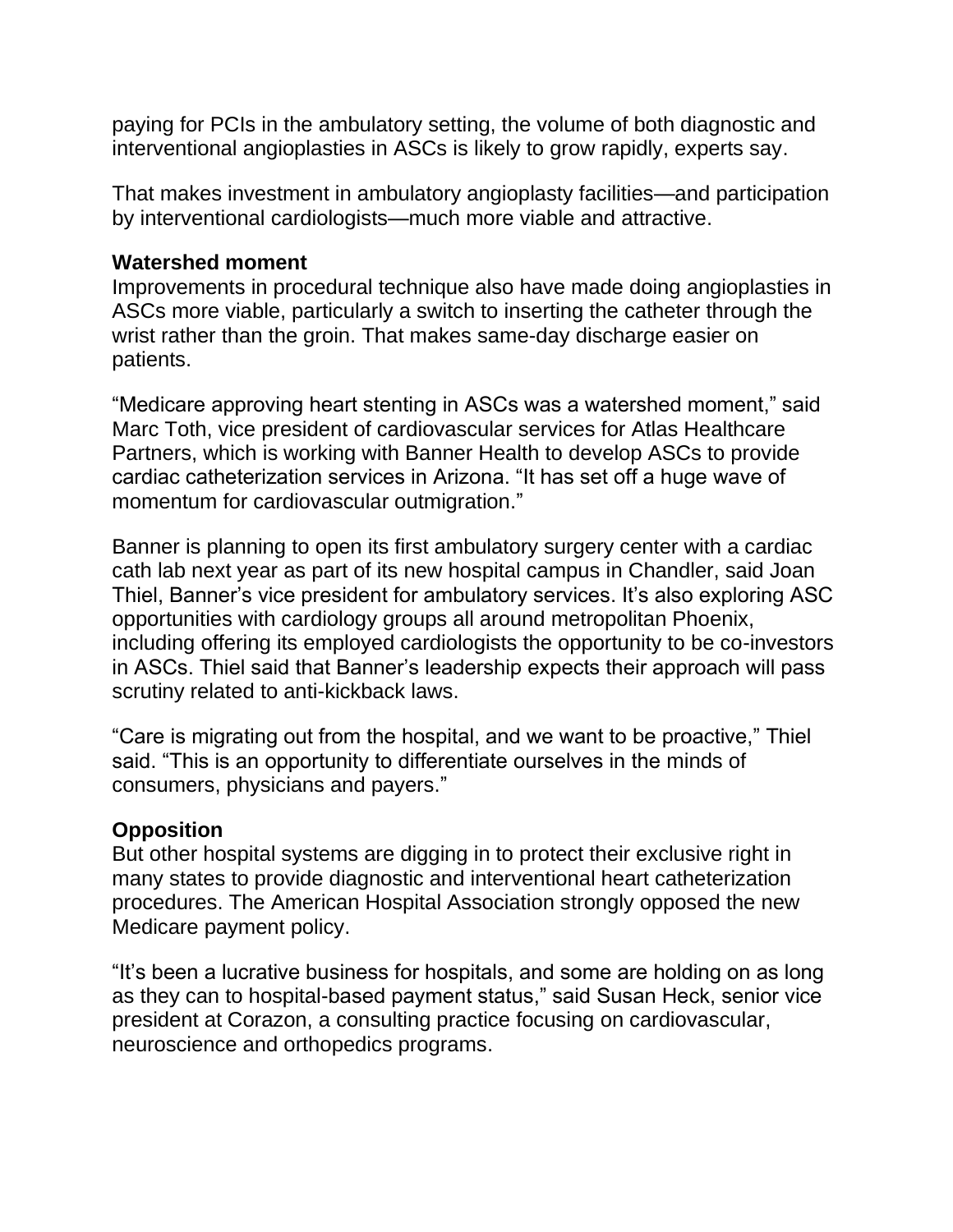Battles are shaping up in California, Michigan, Ohio, Pennsylvania and other states over proposals to ease state rules restricting delivery of heart catheterization procedures in ASCs. Hospital associations in those states say they haven't taken a position on the issue because they have members on both sides. "Hospital associations will try to fight it in each state," Toth said. "They won't roll over and play dead. That's because most health systems don't have a strategy to deal with this outmigration of cardiovascular services."

Opponents, including the AHA, argue that PCI procedures in ambulatory surgery centers are unsafe, and that they should only be performed in the hospital setting where there is on-site surgical backup and intensive care available in case of emergency.

Many states bar ASCs from performing procedures involving major blood vessels, though that's often ill-defined.

The CMS and medical experts acknowledge that cardiologists need to select Medicare patients conservatively for these procedures in ASCs. That's because there's limited experience doing PCIs on patients outside the hospital setting, Medicare patients are older and tend to be sicker, and quality and safety requirements for ASCs vary by state.

In its final rule, the CMS said the majority of Medicare beneficiaries may not be suitable candidates to receive these procedures in ASCs due to age and comorbidities, but that it wanted to ensure access to these services in a lowercost setting.

It cited expert consensus, including support from the American College of Cardiology, that these procedures could be safely performed in ASCs on appropriately selected patients. Studies have found PCIs done in hospital settings have rates of mortality or serious complications of about 1%. There are no publicly available data on outcomes in ASCs.

#### **Outcomes questions**

In its letter supporting the CMS payment change, the Society for Cardiovascular Angiography & Interventions urged the CMS to require ASCs to report their PCI outcomes to an established cardiology registry to monitor quality of care. The group asked the agency for a meeting to discuss its quality concerns, which SCAI said has not yet taken place.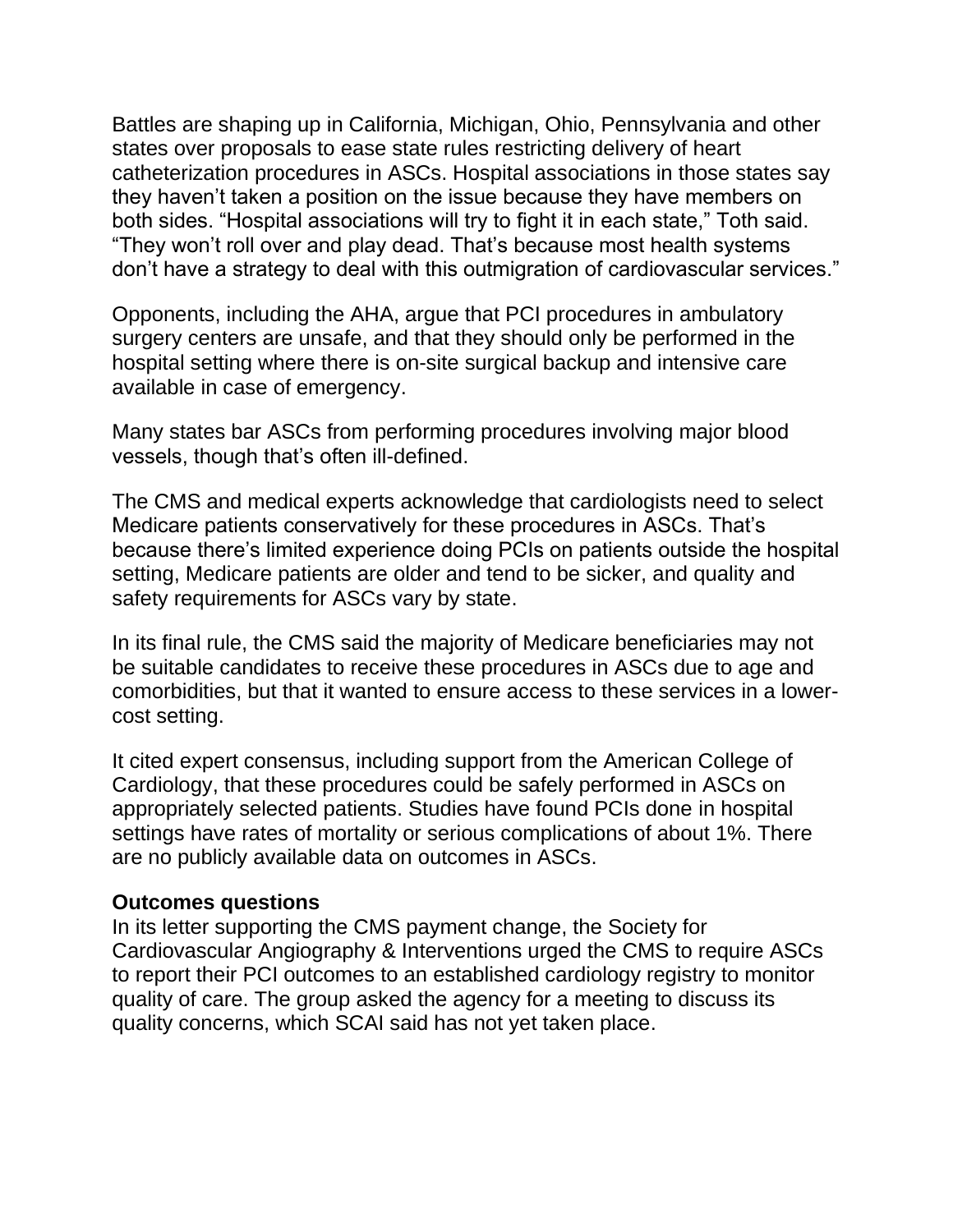Some ASC operators say they will voluntarily participate in registries such as the American College of Cardiology's CathPCI Registry, and that they already are tracking their outcomes closely.

"We have rigorous data collection on patient safety and quality," said Murrey of Surgical Care Affiliates, whose facilities up to now have done only diagnostic coronary catheter procedures. "It's necessary to build a track record in these facilities. We'll start with the simplest cases before expanding into the broader population."

A limited number of ASCs around the country have experience performing diagnostic and interventional cardiac catheterization procedures on commercially insured, non-Medicare patients.

Several major insurers including Aetna, Cigna and UnitedHealthcare have covered these services in ASCs and physician-owned office-based labs in some markets, attracted by the much lower rates than in hospital outpatient cath labs.

"We knew the CMS change was on the horizon and we built up our ability to do" PCIs, said Amanda Stanley, administrator of Advanced Surgical & Research Solutions, an ASC in Oklahoma City owned by an independent cardiology group called the Cardiovascular Health Clinic. "We've seen no different outcomes from our hospital outpatient cases."

Her center has done PCIs on about 300 commercially insured patients over the past two years, and on about 20 Medicare patients so far this year, she added. The cardiologists in her group believe that as many as 70% of their Medicare patients would be appropriate candidates for having their coronary stent procedures done in the ASC.

Cardiologists and ASC operators say that for Medicare patients, the shift of non-acute PCIs to ASCs is likely to happen gradually.

"When stenting starts in ASCs, people will be extremely cautious to not try to do anything that would be risky," said Dr. Usman Baber, incoming director of the cardiac catheterization lab at OU Medical Center in Oklahoma City. "If you have just one or two complications in your new ASC, you've created a massive problem for yourself."

Still, some providers may be a little more aggressive in patient selection.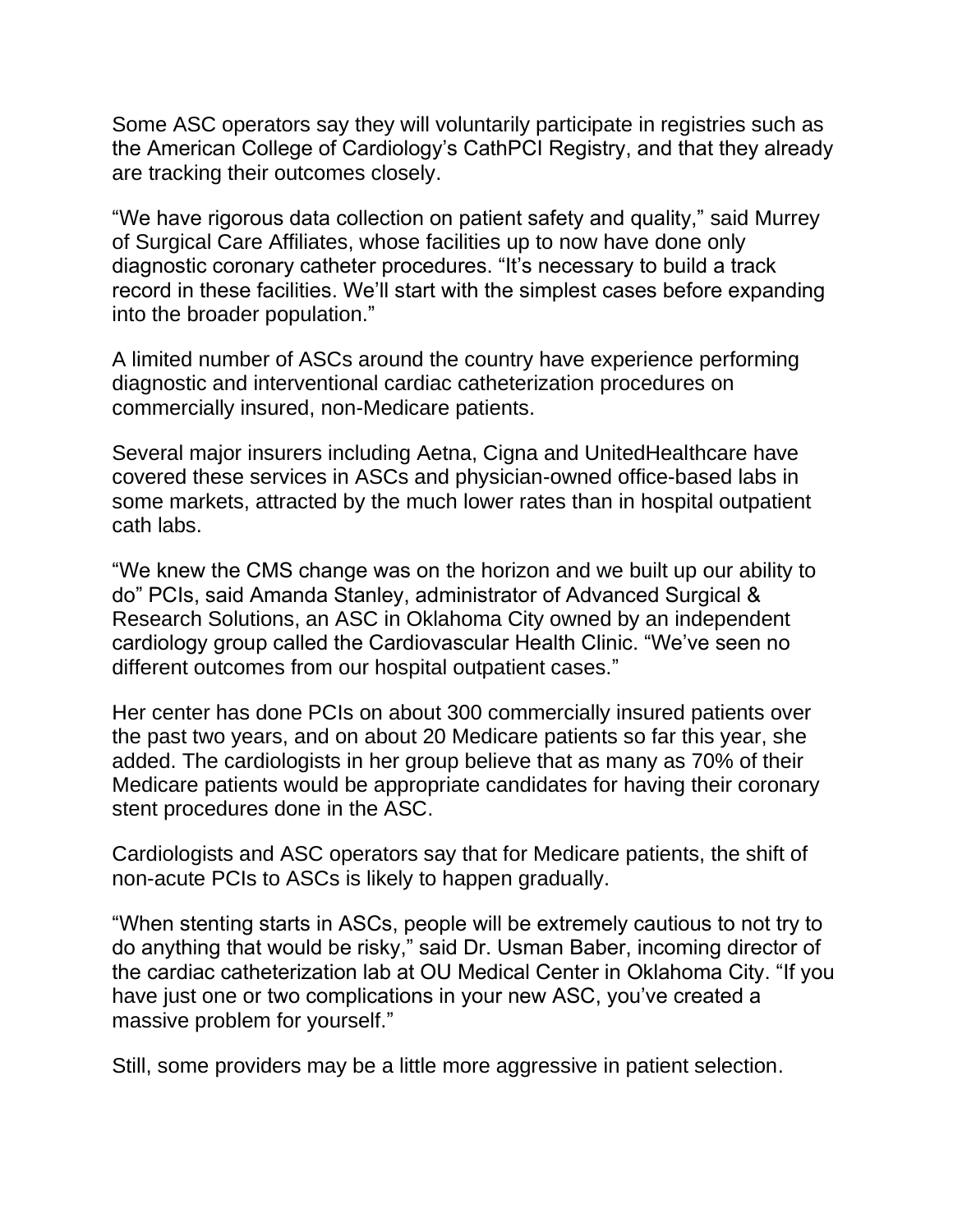Gerald Davis of Garland, Texas, who soon will turn 90, was one of the first Medicare patients to get a PCI in an ambulatory setting. In early February, Davis went with his wife Mary to Medfinity Plano, where he had stents implanted in two blocked arteries by Dr. L. Keith Routh. A week or so before that, he had a replacement pacemaker implanted at that facility.

In early March, he went to the hospital for an aortic valve replacement. His wife said he suffered a stroke in the past, and that his heart problems have caused a lot of other medical problems.

In an interview prior to his valve replacement procedure, Davis, who spoke in a whispery voice and whose wife described him as "fragile," said he liked the ambulatory surgery center because it was more convenient than going to the hospital.

He stressed that he and his wife were able to park right out front, rather than having to valet park.

Snyder, Routh's partner in the cardiology group that co-owns Medfinity, said Davis was an appropriate patient for having a PCI in the ambulatory setting. If Davis were excessively frail, he said, the hospital wouldn't have scheduled him for the valve replacement procedure at the hospital.

"There is no formal guideline or consensus document out yet regarding which combination of patient characteristics would present too much risk" in an ASC, Snyder said. "Judgment is key here, and the 'eyeball test' and a formal frailty score are important. I have never met this patient so I cannot apply the eyeball test."

While declining to comment on the Davis case, OU's Baber voiced a contrarian take on the likely volume of PCIs moving out of the hospital. He argued that only a relatively small number of patients are appropriate.

Coming from Mount Sinai Hospital's busy cardiac cath lab in New York City, he sees the epidemiology shifting and stenting candidates increasingly skewing older and sicker with more complex comorbid conditions. He believes most need a hospital's surgical backup.

"My assumption is the proportion of patients eligible for this will be quite narrow," he said. "As of right now, I don't see this having a major major impact on how we practice interventional cardiology."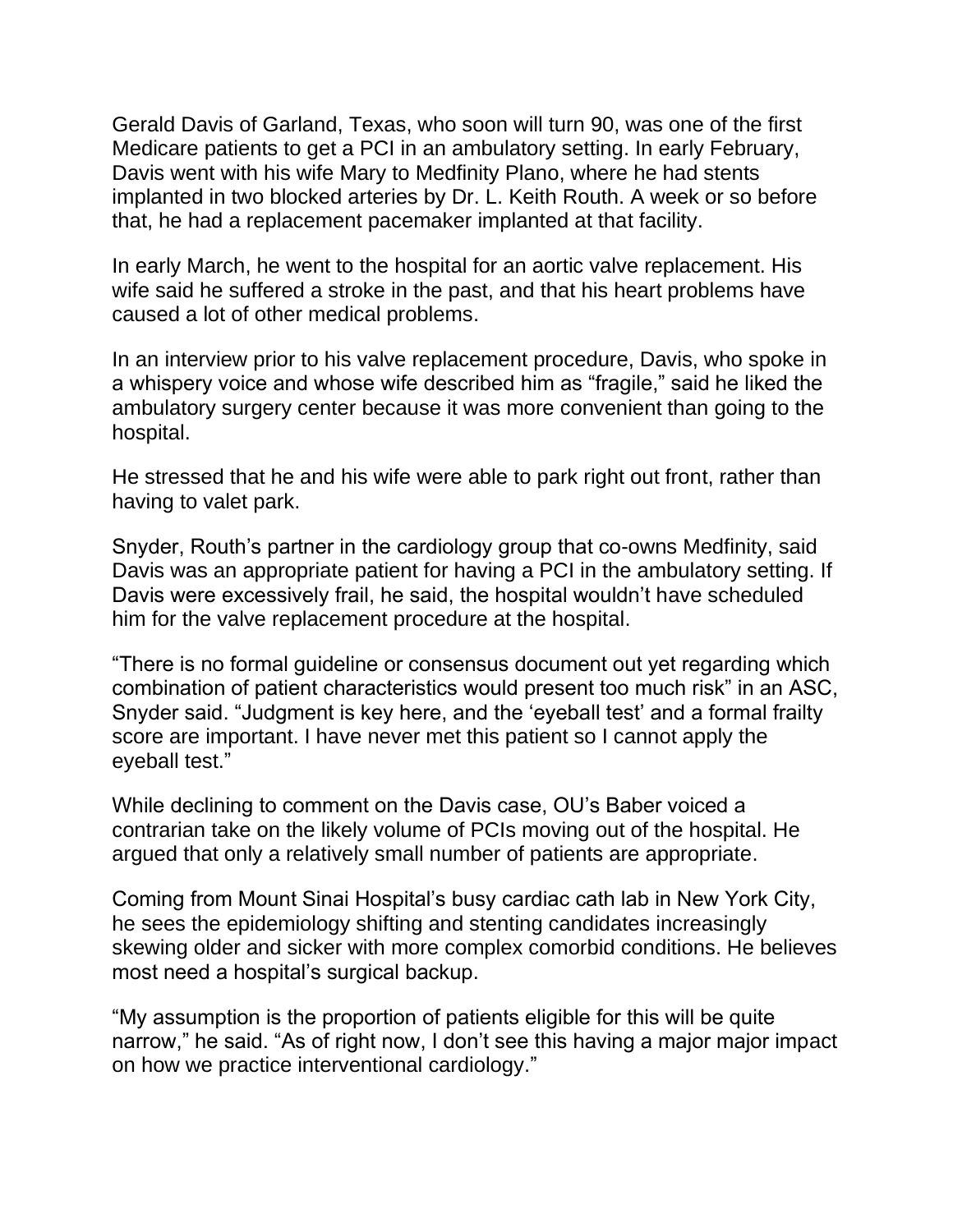[https://www.modernhealthcare.com/outpatient/banner-adventhealth-among-few-partnering-docs-ascs](https://nam03.safelinks.protection.outlook.com/?url=https%3A%2F%2Fwww.modernhealthcare.com%2Foutpatient%2Fbanner-adventhealth-among-few-partnering-docs-ascs&data=02%7C01%7CLeeAnne.Ward%40heartplace.com%7C8d4c7ebfb8fc4fc450c608d7cdf06a42%7C4d8e0808d5d845b4906c2bc2d3c4f2ac%7C0%7C0%7C637204304777982594&sdata=mNcUTXGm%2BcMT5hA3%2FyjS1U1nNi9kz6aDe2ph2rhEdv4%3D&reserved=0)

March 21, 2020 01:00 AM UPDATED 6 MINUTES AGO

# **Banner, AdventHealth among the few partnering with docs on ASCs**

[HARRIS MEYER](https://nam03.safelinks.protection.outlook.com/?url=https%3A%2F%2Fwww.modernhealthcare.com%2Fstaff%2Fharris-meyer&data=02%7C01%7CLeeAnne.Ward%40heartplace.com%7C8d4c7ebfb8fc4fc450c608d7cdf06a42%7C4d8e0808d5d845b4906c2bc2d3c4f2ac%7C0%7C0%7C637204304777982594&sdata=GPiR1Tgu1a%2FhISaimaHrWzinzqDd9%2BncY4%2FByXRiEk4%3D&reserved=0)



Getty Images

Medicare's decision to reimburse ambulatory surgery centers for certain cardiovascular procedures has invited a flurry of deals and partnerships.

To take advantage of Medicare's new payment rule, ambulatory surgery companies, independent cardiology groups, and some hospital systems are racing to assemble capital and physicians to develop ambulatory sites for providing angioplasties and other cardiovascular services.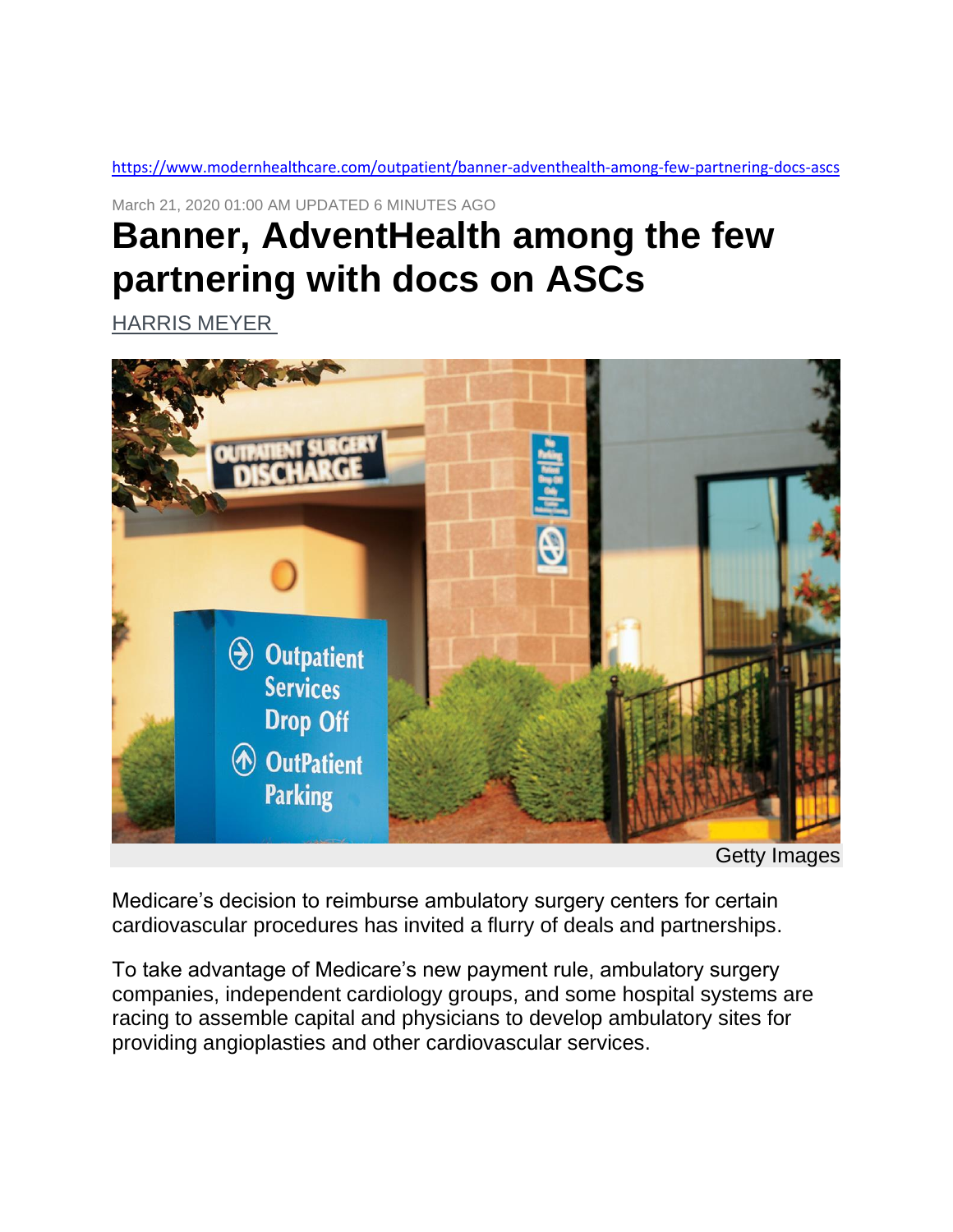The harder piece may be finding available interventional cardiologists, when an estimated 80% of cardiologists already are employed by hospitals.

Phoenix-based Banner Health is addressing that challenge by offering both its employed and independent cardiologists an opportunity to invest in ambulatory surgery sites as a joint venture with the system. That's a new business option for cardiologists that's long been available to surgeons.

"It's good they have this opportunity to invest in centers where they practice," said Joan Thiel, Banner's vice president of ambulatory services. "It makes them highly engaged in quality and cost-effectiveness and aligns everyone's incentives."

The investing doctors will have to perform at least 30% of their cases in the ASC to fall within the federal government's safe-harbor guidelines and avoid scrutiny under the anti-kickback and Stark laws. Medicare generally pays physicians the same professional fee in hospital outpatient and ASC settings.

While many hospitals are holding back because Medicare pays about 40% less for heart catheterization procedures in ASCs than in hospital outpatient cath labs, Banner is embracing the shift.

Banner plans to have ambulatory sites for cardiovascular procedures throughout the Phoenix area, with the first one opening next year. Thiel said the lower-cost sites will be a good fit for managed-care contracts.

AdventHealth in Florida is another hospital system planning to jump into ambulatory cardiovascular services. It currently shares ownership with cardiologist groups in an ASC near The Villages, a giant retirement community in central Florida.

Advent will be working with multispecialty ASCs to open a number of cath labs as early as this summer, with the likelihood that up to 50% of all its angioplasties will be done in ambulatory settings in the near future, said Gordon Wesley, executive director of Advent's Cardiovascular Institute. The system will consider outright acquisitions, strategic partnerships and joint ventures with its own employed cardiologists.

It will cost anywhere from \$400,000 to \$1 million to equip those existing ASCs to perform coronary stent procedures, he said.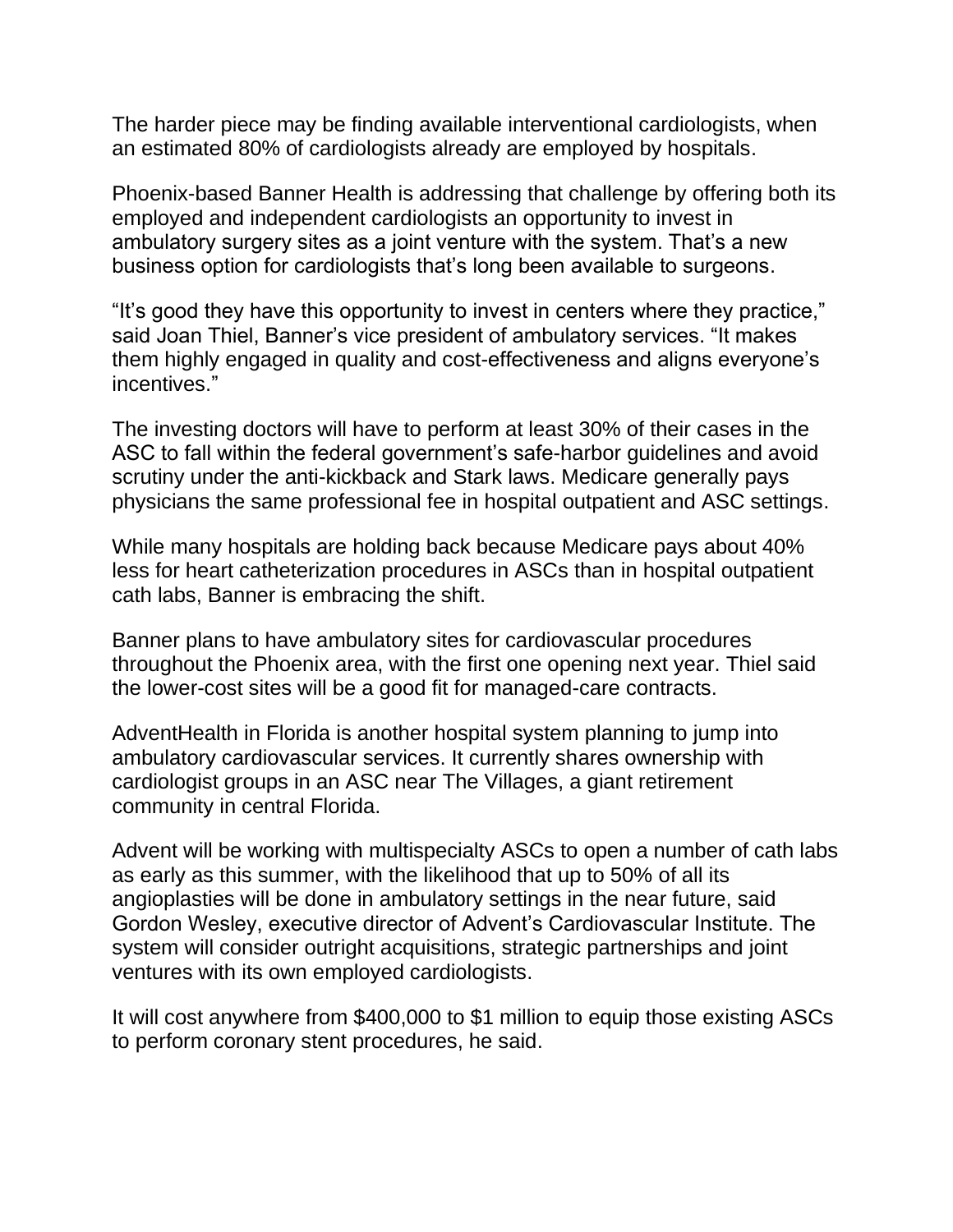"We shouldn't just sit in the hospital and hope folks will come to us," Wesley said. "If we don't build it, others will."

In response to the new Medicare policy, two multistate ambulatory surgery companies say they're scouting for hospital and cardiology partners in expanding their cardiovascular business, which includes electrophysiology procedures and catheterizations to open blood vessels in the legs.

Dr. Dan Murrey, chief medical officer of Optum-owned Surgical Care Affiliates, said health system participation will vary market by market—about half of its 210 facilities are partnerships with hospitals. The company currently is eyeing California, Missouri and South Dakota. "Hospitals in some markets get that we need to make this shift to lower-cost settings, and in other markets not," he said.

It's also necessary to make interventional cardiologists feel clinically comfortable doing cases in ambulatory settings, and showing them that it's economically viable. "Physician acceptance is the biggest issue," Murrey said. "It typically starts with a handful of physician champions who want to provide more convenience and lower costs for patients."

Kelly Bemis, chief clinical officer at Fresenius-owned National Cardiovascular Partners, said her company would welcome hospital investment in opening new ASCs. Twenty of its 22 facilities currently do cardiovascular work.

But she's not optimistic in the short term. The company currently has only one hospital partner—Methodist Health System—in three ambulatory sites in the Houston area. "We aren't seeing any uptick in interest from hospitals," she said. "My gut says hospitals would like to keep those cases in their outpatient labs."

Hospitals may be quietly mulling their ambulatory cardiovascular strategies, but some observers warn they may find themselves outflanked by competitors if they don't act soon.

Larry Sobal, CEO of the Heart and Vascular Institute of Wisconsin in Appleton, a cardiology group that broke away from ThedaCare last year, said he's talked with all three local hospital systems about investing in a cardiovascular ASC but hasn't received any firm commitments yet. He's also talked with private equity investors and other physician groups.